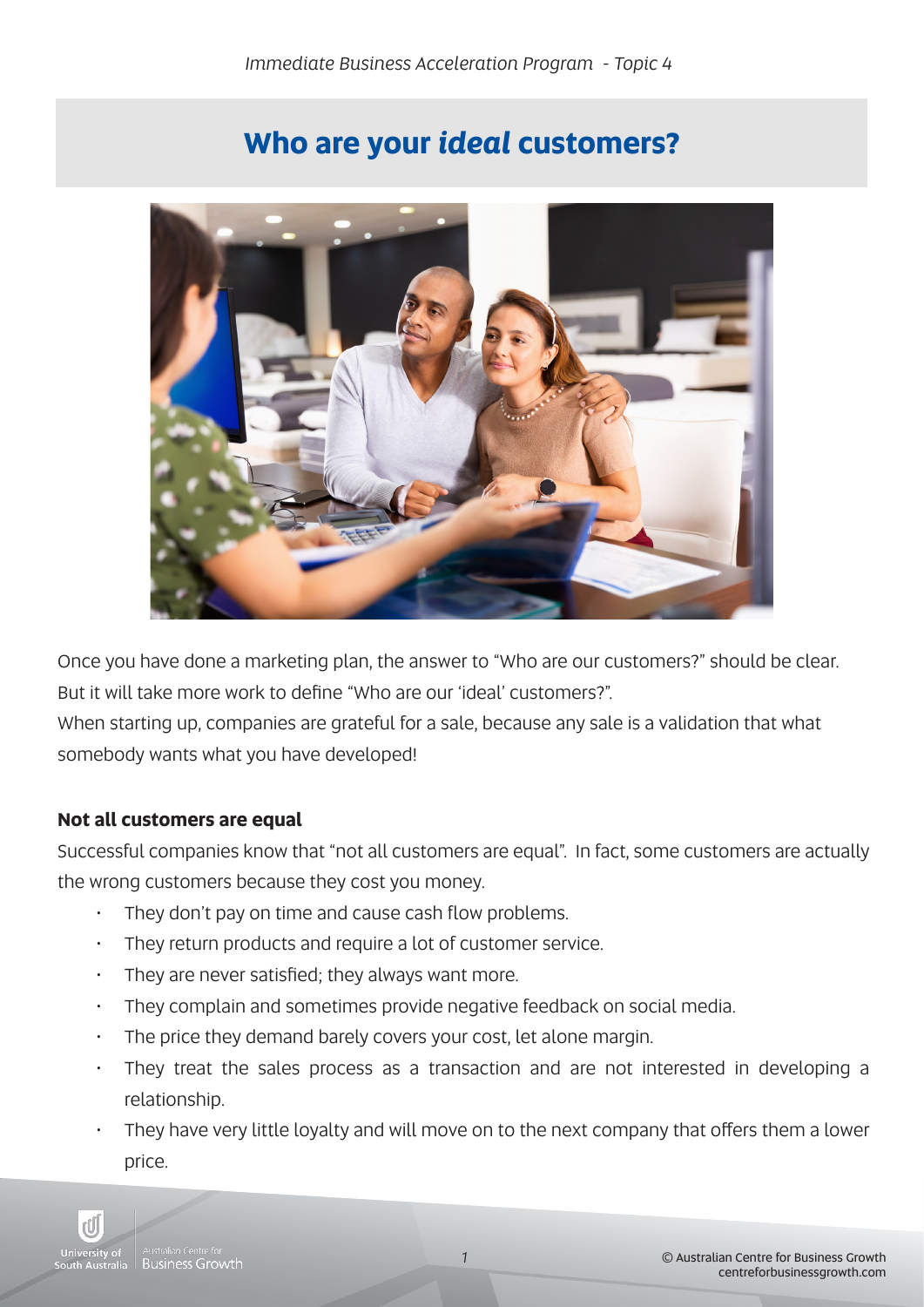These kinds of customers do not care about strategic value and won't provide you visibility into their long-term strategy – even if they have one. So, if you want to grow, you need to begin the process of disengaging with or "firing" the kinds of customers noted above. Spend your time and energy on finding customers who will help your business grow.

# **How to find your ideal customers**

The customers you want, the "ideal" customers, are those who value what you offer, pay on time, share your values, are great to work with, and are looking for a long-term relationship because your company is strategically important to them (and they are often strategically important to your company, too).

Here's an exercise that will help you identify your "ideal customers":

- 1. On an Excel spreadsheet, list all your customers in one column with the most recent fiscal year's revenue you received from them in the next column, and the profit on those contracts in the third column.
- 2. Sort the spreadsheet, from the customers with the highest revenue to the lowest.
- 3. Highlight, cut and paste the customers that generate the bottom 20% of your revenue into a separate spreadsheet for later analysis.
- 4. Now re-sort the list of the 80% remaining customers in terms of profitability, from high to low.
- 5. In the next column rate each company in terms of their strategic importance to your growth (and the strategic importance of your company to their growth) Use a rating scale of high, medium, or low strategic importance  $(1 = High; 2 = Medium; 3 = Low)$
- 6. Finally, circle the customers you really enjoy working with.

Now, study the list closely and identify the small number of customers who provide you with revenue, profit, strategic alignment, and joy when working with them. Analyse these companies and ask yourself:

- 1. Are these companies in the same sector(s)? If so, which one(s)?
- 2. Do the client contacts (our customers) in each of these companies have similar titles?
- 3. Do we know what problem we are solving for them?
- 4. Do we know why they buy from us?
- 5. Would they be willing to be a reference customer and tell other people about us?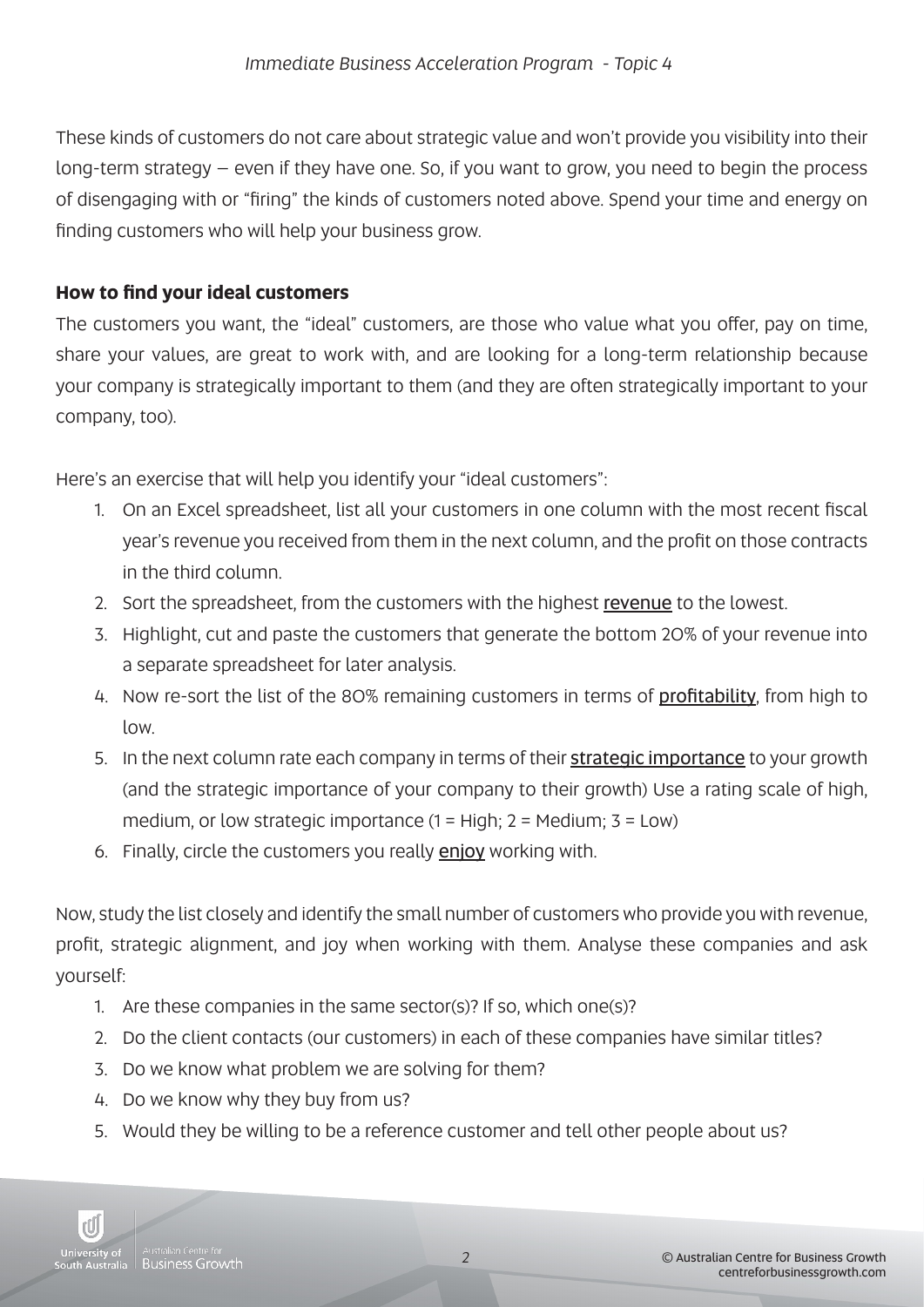### **Discover more customers like them**

Once you have identified who your ideal customers are, what their profile looks like, and their titles, then think about where you can find more customers like them. Do they go to certain tradeshows you should begin to attend? Are there specific target companies (or titles of people within companies) to whom you should send marketing material about your company and its qualifications? Can you write an article about your product and the problem it solves, and get it published in a magazine that your target customers read? Can you get one of your ideal customers to introduce you to someone in a company you have identified as "potentially ideal"?

Once you have figured out who you want your salespeople to target, it's relatively easy for them to identify and contact those potential customers, schedule a meeting with them, discuss your product or service, explain your differentiators – and why buying the product or service from you, rather than your competitors, is their best option.

Of course, it's always possible that the exercise outlined above does not enable you to identify any "ideal customers". In other words, some customers may be providing a lot of revenue, but are not very profitable. Or perhaps those customers that are profitable may not be strategically important to you. Or those that are strategically important may not be providing much revenue or be enjoyable to work with. If this is the case, then you have a serious problem that needs to be addressed immediately, because you don't have the kinds of customers you need to be able to grow!

#### **Sell to them**

Once your marketing team figures out who your ideal customers are, they need to develop a marketing campaign to target them. And then your sales team needs to figure out how to talk with these potential "ideal customers", validate that your product or service really does meet their needs, and enable them to buy your product or service. Although selling is never "easy", it's much easier when you are trying to sell to someone who needs and values what you are selling and has the potential to be an "ideal customer".

## **Never take them for granted**

Once you have secured an ideal customer, you need to continue to develop the relationship, look for synergies, and never take them for granted. Here are eight steps to building a great relationship: